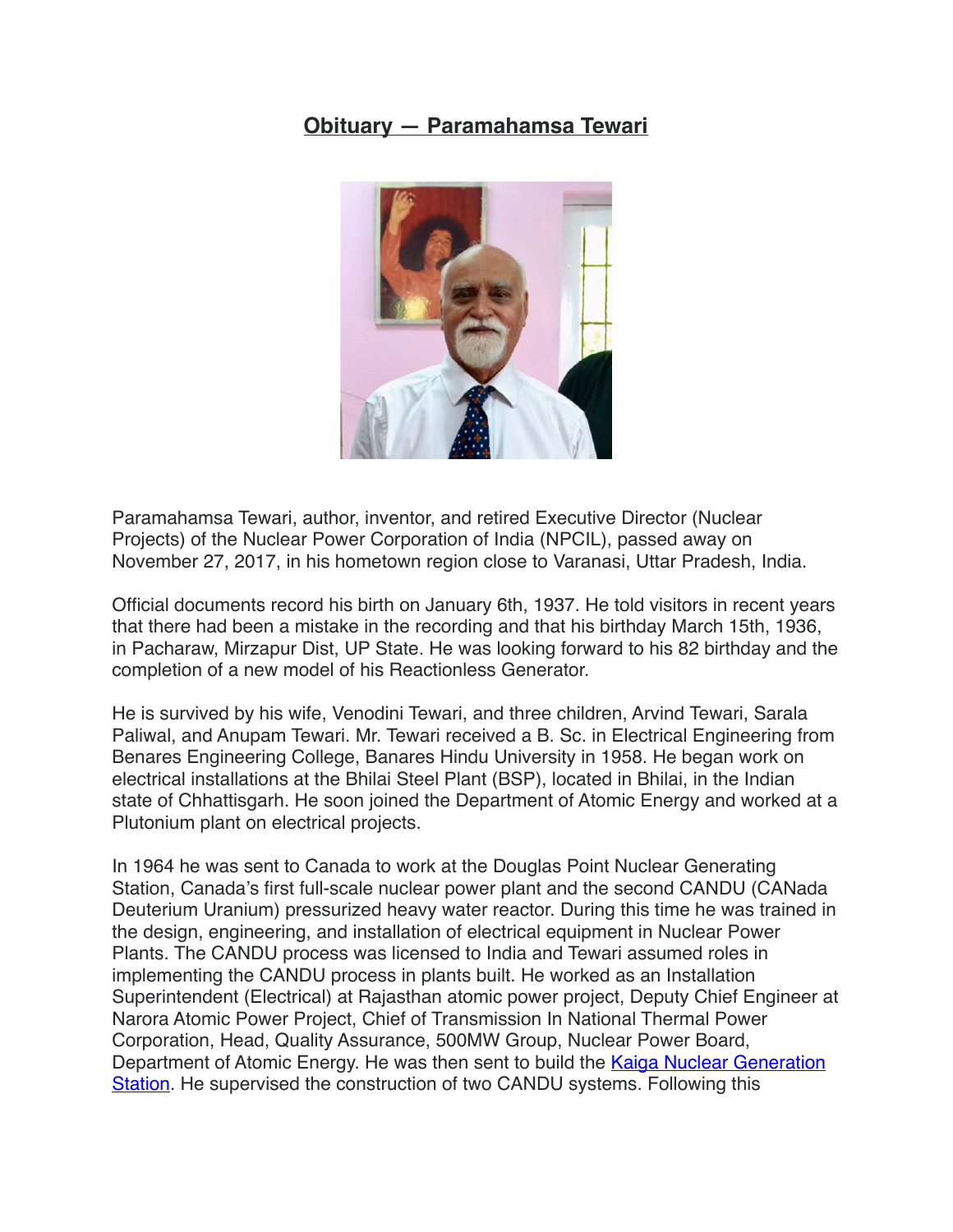assignment, he held the position of Executive Director, Construction, for the Nuclear Power Corporation Limited (NPCL) of India.

Services were held with his family on December 9th , at Vinodini Nivas, Gotegali, Near Kadra, Hubli, Karwar, Karnataka.

During almost three decades of scientific analysis and the consequent realization that the universe has only one entity (space) of basic reality, he was confronted with the spiritual phenomena of consciousness and God, as to how they fit in the overall scheme of nature. The aakaash of the Upanishads, as a dynamic universal substratum, produces the cosmic worlds that are permeated with different potentials of consciousness derived from aakaash itself; and it is the integrated whole that is the Phenomenon of God. His spiritual experiences were recorded in his book Spiritual [Foundations](https://www.dropbox.com/s/73gwhngsgv7i1i5/SF%2520March%25202015.pdf?dl=0).

He had a career over four decades with NPCIL. His pioneering contributions, however, extend beyond his professional career. He is the author of a revolutionary theory in physics, the Space Vortex Theory (SVT), and a number of books on the same, that won early commendation by Nobel Laureates in physics.

His theory led him to invent a Reactionless Generator (RLG), a high-efficiency 120/240 VAC, 50/60 Hz, synchronous generator. Power engineers from the Nuclear Power Corporation of India, the Karnataka Power Corporation which powers the entire province including the city of Bangalore, Toby Grotz, and others measured the machine using revenue quality true rms, high crest factor meters. Tewari's RLG confirms Tesla's Prophecy that "*Ere many generations pass, our machinery will be driven by a power obtainable at any point in the universe"*.

Kirloskar, a 100 plus year old electrical generator manufacturer in India, independently duplicated and tested a machine. In the video clip from the movie Out of the Void ([AUS](https://vimeo.com/190251670)  [DEM NICHTS\)](https://vimeo.com/190251670), the Vice President of the division, factory manager, and chief engineer all testified to the over unity results.

During the filming, an efficiency of 238% was accomplished. This occurred on the birthday of his guru Sai Baba which gave him great delight. Tewari credited Sai Baba with providing him the insight—through dreams—for his invention and his development of his Space Vortex Theory (SVT).

The Postulates of SVT:

- The medium of space, throughout the universe, is an eternally existing, nonmaterial, continuous, isotropic fluid substratum.
- The medium of space has a limiting flow speed equal to the speed of light relative to the absolute vacuum, and a limiting angular velocity, when in a state of circulating motion.
- The medium of universal space is eternal and endowed with motion.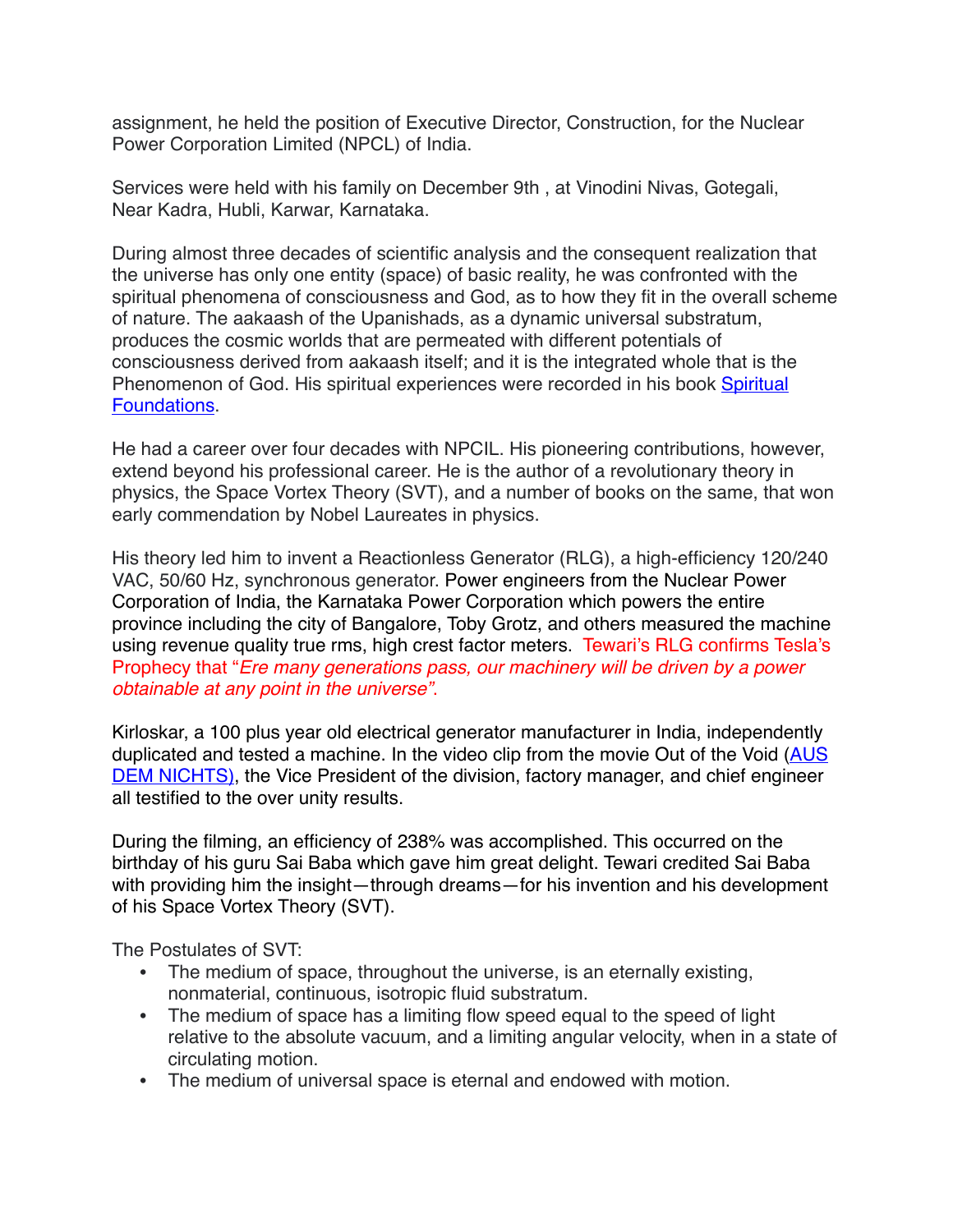The theoretical basis for gravity control and an explanation of the gravity control experiments conducted by Canadian Wilbert Smith were explained by Mr. Tewari in a lecture which can be seen by digital subscribers [here.](https://vimeo.com/161180836)

Paramahamsa Tewari was a life-force that burned bright with innate curiosity about the physical and spiritual worlds, deep conviction in the power of creativity, and an entrepreneurial spirit and approach to problem solving. He was committed to the broad upliftment of society, particularly the underprivileged, and meaningful employment for talented people. Animal cruelty prevention was a cause dear to his beliefs. With people, he was personable and interested in their individuality. Somewhat of a raconteur, he enjoyed recounting anecdotal stories from everyday life. Nature was a source of inspiration for him. Building a boat by hand with a friend, a love of sports, driving through the Himalayas multiple times in his less-than-powerful Standard Herald sedan, were each fueled by his adventuresome spirit.

In 1994 Tewari presented his Space Vortex Theory at the International Symposium on New Energy in Estes Park and Fort Collins Colorado. While at the Stanley hotel, he and conference speakers posed for photographs with movie star Jim Carrey, who was filming the movie Dumb and Dumber. Twenty one years later, Kate Bradley and Toby Grotz visited him and have shared their experience which can be viewed by digital subscribers [here.](https://vimeo.com/123796294)

Tewari's writings include:

The Substantial Space and Void Nature of Elementary Material Particles (1977)

Space Vortices of Energy and Matter (1978).

[The Physical Universe, Copyright 1979](https://www.dropbox.com/s/hli2d6dmcyigacr/%2520%2520THE%2520PHYSICAL%2520UNIVERSE%2520%2520%2520Tewari%2520Copyright%25201979.pdf?dl=0), this was the copyrighted declaration of the Space Vortex Theory (SVT).

The Origin of Electron's Mass, Charge Gravitational and Electromagnetic Fields from "Empty Space" (1982).

Beyond Matter (1984).

*An Analysis of the Principles of the Absolute through Scientific and Spiritual Laws*, Bulletin of the Theosophy Science Study Group India, Vol 22, No. 1, , February 1984.

*The Underlying Unity*, Bulletin of the Theosophy Science Study Group India, Vol 22, No. 2, April 1984.o

*Detection of Stationary and Dynamic Space Substratum*, Raum & Zeit, Vol. 2, No. 1, 1990.